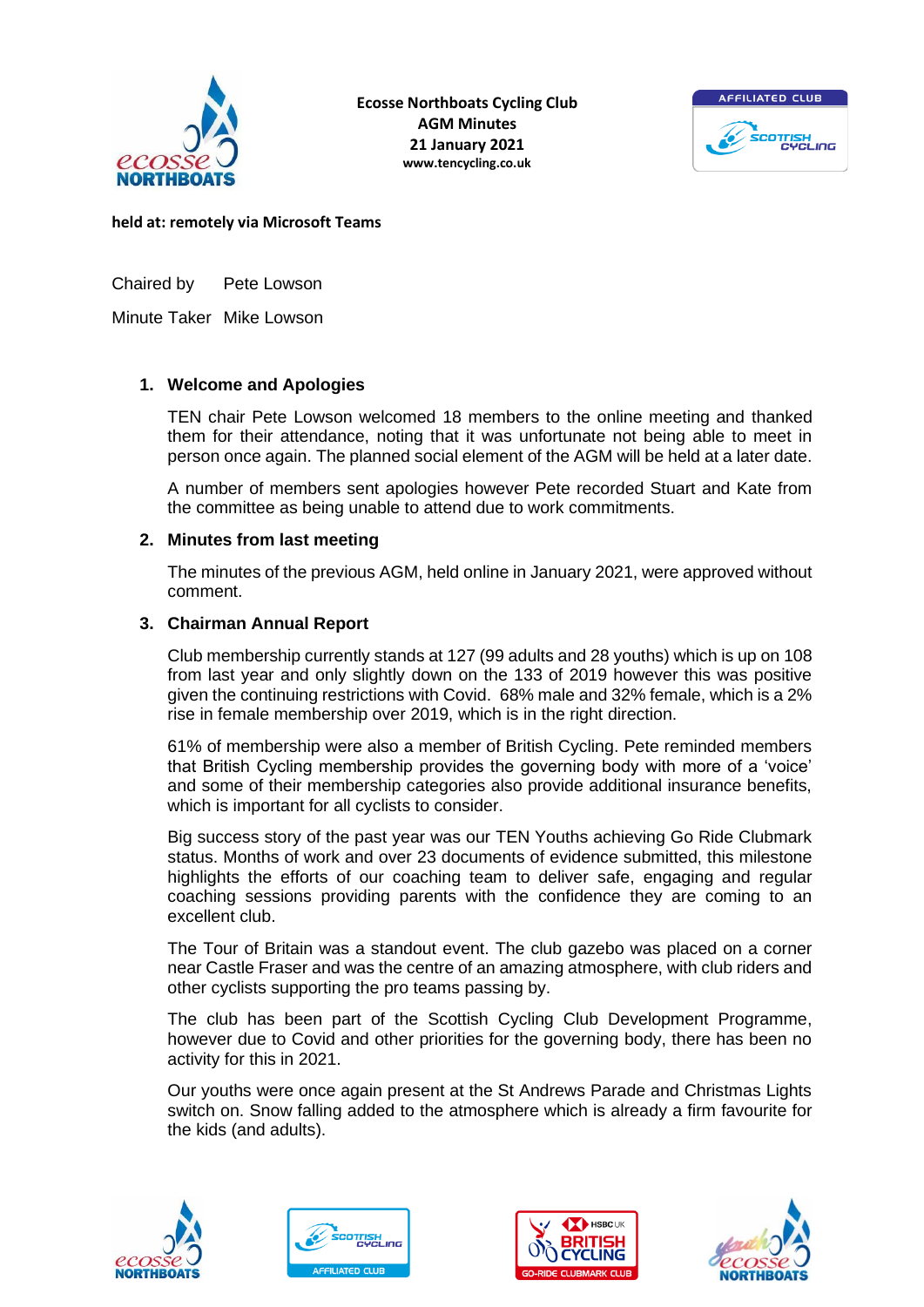The club held its first club run time trials, as a test event for more to come. It was lovely to see so many people out volunteering at these events as well as giving it a go. Pete stressed that the club's focus will remain as a social club, but that with a growing number keen to give time trials a go, it was a positive addition to the club calendar. Thanks were given to everyone who supported these and to Jacqueline for bringing it all together.

The club survey for 2021 showed a satisfaction score of 83%, compared to 84% in 2019 (one was not conducted in 2020 due to lack of club activity because of Covid).

### 4. **Treasurer Annual Report**

Rhian opened her report saying that the club started 2021 with just under £7,000 in the bank. With various outgoings over the past 12 months, we finished the year with £5,500 in the bank.

A major spend was the club-branded gazebo which will be a very good investment for future events. In summary, a healthy bank balance to start the year which will help us fund any future events we run.

# **5. Ride Secretary Annual Report**

Jacqueline noted that rides only restarted in late May due to Covid but they have all proved successful.

A total of 35 new members attended the Welcome Rides on Monday or on the Ladies rides on Tuesday. The latter averaged eight members on every ride. The Wednesday social ride varied between eight and 18 members from May to October.

The focus on the new season is to get members to work out their own average speed to enable them to better choose the most suitable rides for them.

The Training ride did not restart on Thursdays, but it is planned to reinstate this in the coming season. It will take place at a faster pace than other rides and those unable to keep up will be dropped, unlike in all other rides. It will still be in line with our sociable aims, but much quicker.

The Saturday social unfortunately saw much shorter rides, mostly with no coffee stops due to Covid, but it is planned to get that going again in 2022. It averaged 8 to 16 members taking part.

This year's new Sunday Saunter went down really well with an average of 9 members attending each week for the lower distance and much steadier ride. The goal is to continue this ride and increase it's frequency if possible.

We also organised cycle maintenance classes and received good feedback from them.

Areas in which we are looking to improve in 2022 are based on the club survey and on feedback from ride leaders. They include ride members looking at the route in advance rather than relying solely on the leader; ensuring that ride expectations are clear and members knowing in advance their rough average speed on rides.

# **6. Youth Secretary Annual Report**

Rhian reported that there are now 28 kids going to regular Saturday coaching. It has been a successful year having taken on 5 or 6 new members despite limitations caused by Covid.

There are a couple of new coaches including Malcolm at Level 2 and Sandy at Level 1. Leonie has also been assisting and is awaiting her Level 1 course.







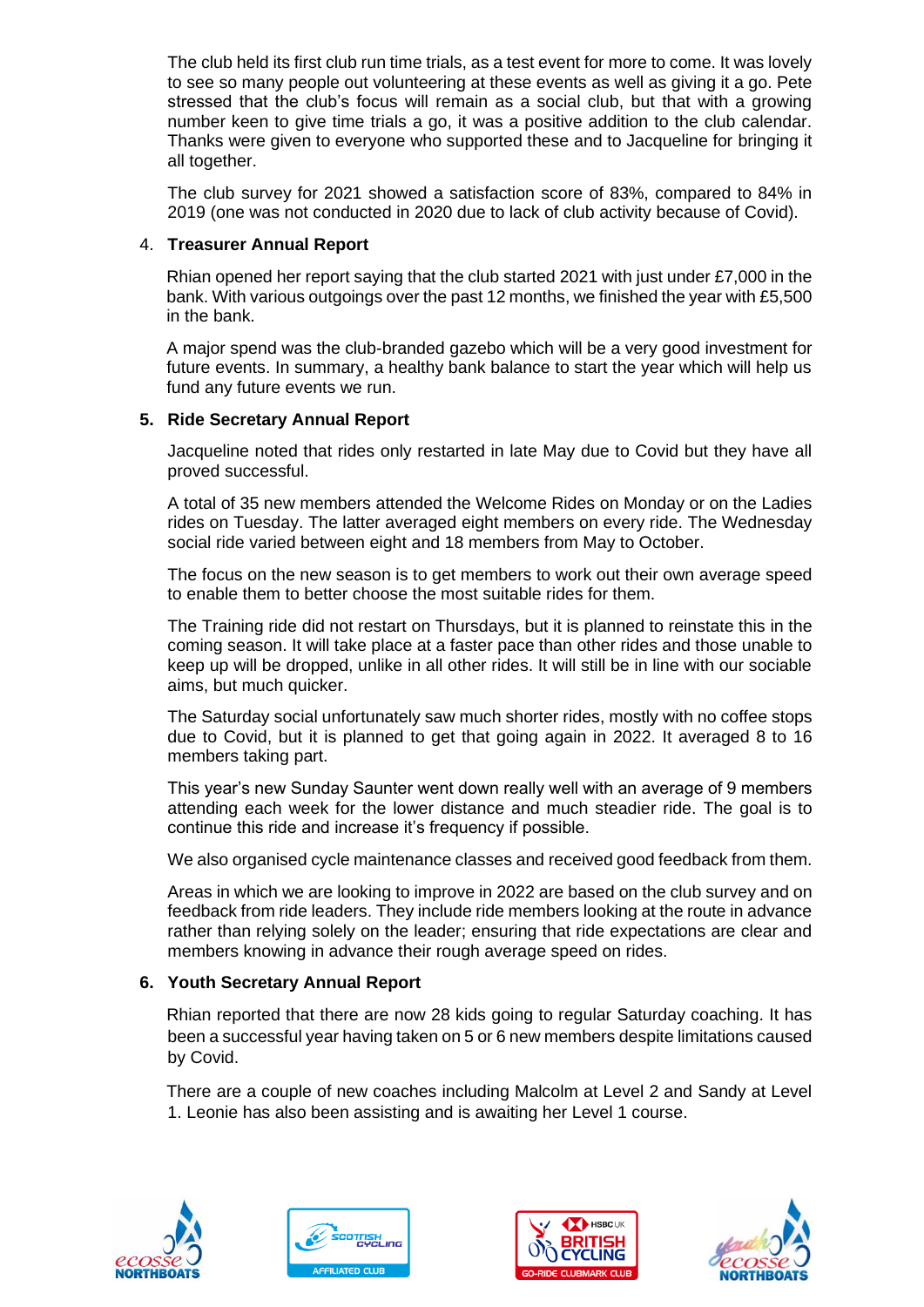Coaching has been at Midmill in Kintore but we have also tried different venues including the Grampian Transport Museum track and are looking to do more of that in the coming year. At coaching we concentrate largely on skills but also on fun.

Unfortunately, the final term of 2021 was heavily impacted by poor weather so different activities are being considered which can be offered when the weather is unsuitable for outdoor coaching.

#### **7. Club document acceptance**

Pete had circulated the new club disciplinary procedure prior to the meeting. He highlighted that this was a mandatory document for any clubs affiliated to Scottish Cycling and similar documents would be seen at all clubs in Scotland.

It is not intended to be heavy handed or get in the way of members getting out to ride their bikes, but as a responsible club, it gives us a framework should it be required for inappropriate behaviour.

Despite some casual conversation on Spond, no comments were received by the club and there were no objections at the meeting to the document being approved.

### **8. Club strategy / outlook**

Pete began by summarising some of the key points raised during the survey, passing on the committee's thanks for those who completed it.

A consistent and good satisfaction score but short of our target of 90% so we will be concentrating on this.

Several positive comments including thanking all those who work hard to make the club run, the ride leaders for their commitment in the rides, and comments about the club such as warm, welcoming, inclusive, friendly, sociable and supportive.

Some points to address and consider by the committee included:

Rides: impression that rides are for racers, riders feeling they aren't fast enough, riders not wanting to ride as part of the group.

All of these were disappointing to hear and will be addressed, initially during a ride leader meeting at the start of Feb. Reassurance was provided that the focus of the club is on social, friendly and inclusive riding. Everyone on club rides is encouraged to keep a group mentality in mind. Riding in a group is safer, more efficient and more enjoyable, with the ride leaders there to facilitate this.

Please do let a ride leader, Jacqueline as the ride secretary or a member of the committee know if you have any feedback. Alternatively, Kate as our WPO can be contacted on welfare@tencycling.co.uk. We will be making this very clear at the start of the new membership year.

Pete reminded members that it is a club policy that all rides must be led by a ride leader, or ride supervisor. The ride leaders do volunteer and we continue to support them in this role and ultimately stress that they should be able to enjoy riding their bike at the same time. This therefore can limit what rides we are able to deliver e.g. a shorter ride at the weekend is a priority for the committee, but we do need ride leaders to manage this and we will not pressure anyone to do this who is not keen.

Therefore, if anyone would like to step forward to help, please let Jacqueline know and we'll provide any training you may need/want.

There were some comments around Covid safety. The club has spent a lot of time on Covid policy and monitoring both national guidance and governing body instructions. It is completely understandable that everyone has differing views over the impacts of







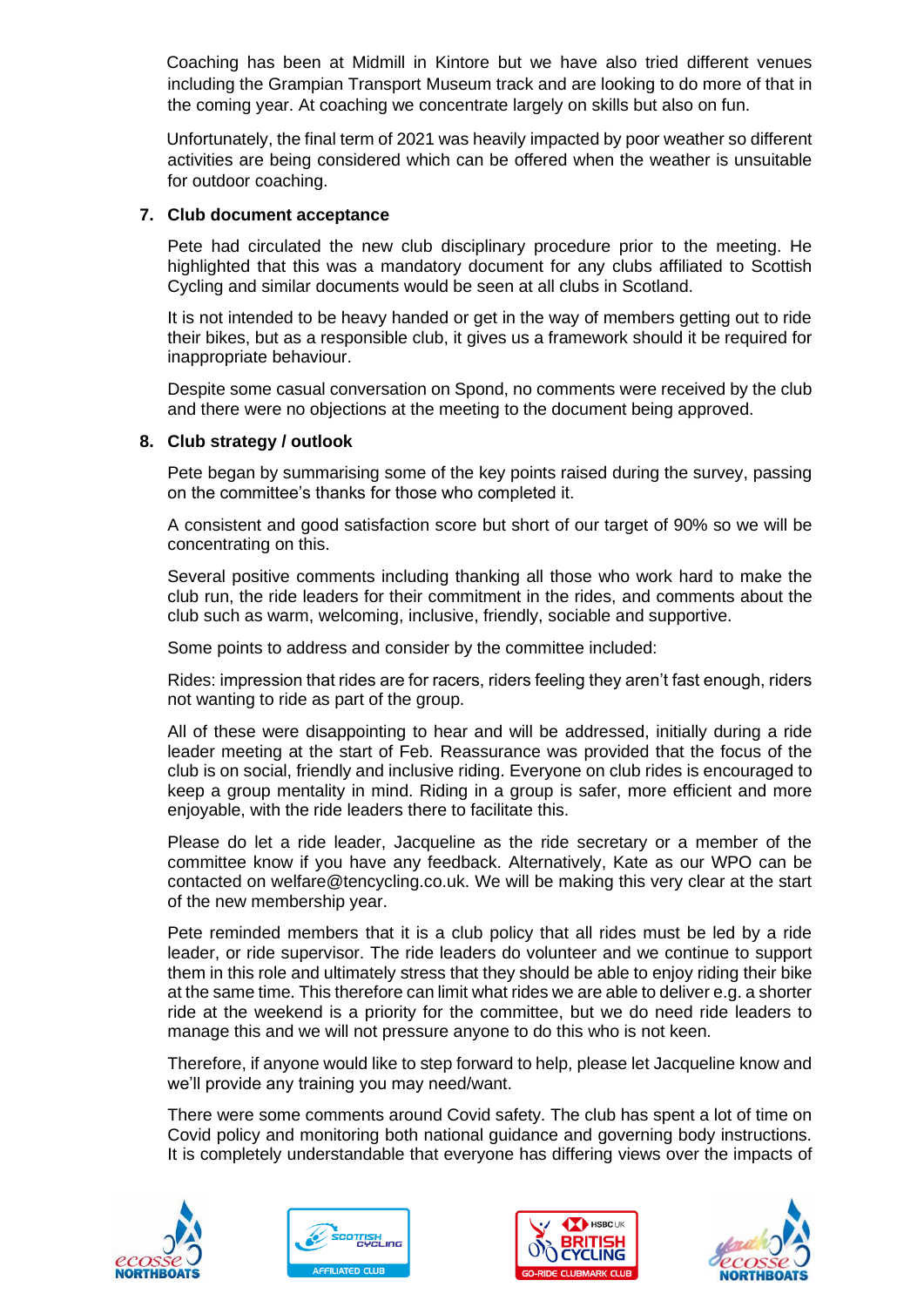Covid and how comfortable they feel in any situation and therefore we would fully expect that anyone not willing to take part/attend a café would not do so.

Pete added that the club would regularly continue to ask, through word of mouth, emails or messages for any ideas or opinions on what members would like from the club. However, to date, generally comments are rarely received on anything other than what is already being provided. Please do let Pete or any of the committee know of areas you would like to see improved and we will do our very best to deliver this.

The club will also aim to provide more social events and support for those preparing for and taking part in sportives, something that has been achieved with great success previously.

The club was also asked about mountain bike rides in the winter. The club has looked at this before however there are limitations on what we are permitted to deliver as a club with relevant qualifications and/or liabilities on club officials. Nothing stops members organising ad hoc rides but to arrange something more official, with what is a very technical skill, is difficult without lots more work.

The club will continue to build membership back up following Covid – we have seen a really encouraging gradual increase and confident of this continuing through 2022.

We want to increase the number of ladies riding with the club building on the 2% increase on 2019.

We will aim to increase the number of youth members in the coaching sessions although this is somewhat limited by coach availability and venue size.

We will aim to improve the club's reach and perception for social rides, building on our reputation and attract new members to the club.

There will be new member benefits for the new season and all members will be issued with a club fob, an artist impression of which was shown at the meeting.

There will be a new fee structure in place, with different options for payment (including direct debit), but member fees are not changing from previous years.

There will also be the introduction of a non-riding membership, for anyone interested in joining in with social events and/or supporting the club in other ways, without riding.

### **9. Club management system**

This has been raised previously but a Scottish Cycling provided system, utilising ClubServe, will be used to manage memberships from the new membership year. The TEN system is currently being setup and we'll provide demonstrations very soon.

The new club management system will improve our ability to get messages directly to you and much more will come out about this soon, in time for the new season. We will also revise our overall communication strategy within the club and with external stakeholders, ensuring you know how to contact the relevant people as required.

#### **10. Committee**

The current committee consist of seven members, with duplicate roles in some places.

Ideally, we could do with at least one other member, particularly to fill the vacant secretary role.

No nominations were received at the meeting but members interested should contact Pete on [secretary@tencycling.co.uk.](mailto:secretary@tencycling.co.uk)

Chair Pete







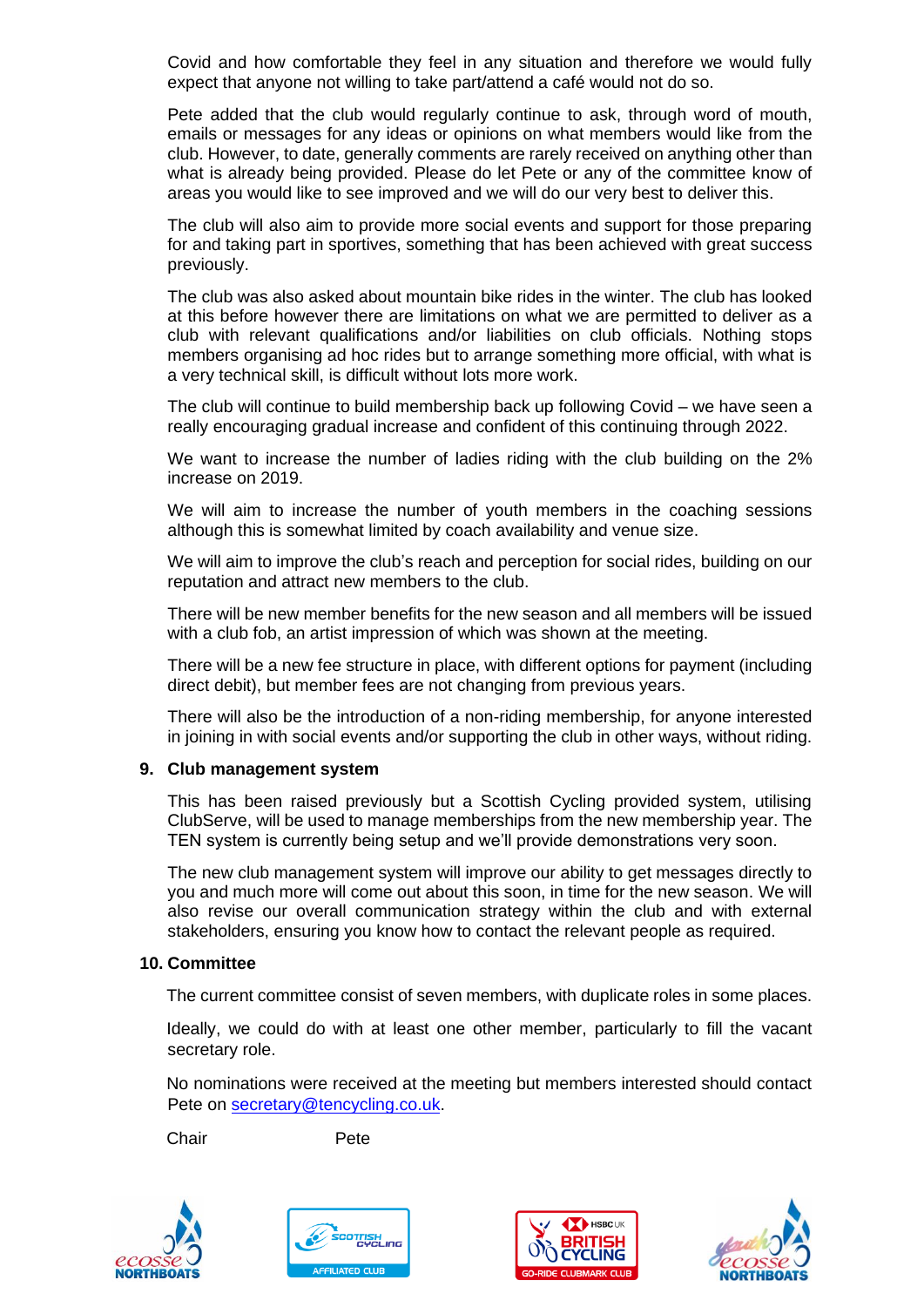| Secretary                | Vacant     |
|--------------------------|------------|
| Treasurer                | Rhian      |
| <b>Ride Secretary</b>    | Jacqueline |
| Social Secretary         | Chris      |
| <b>Event Secretary</b>   | Vacant     |
| <b>Youth Secretary</b>   | Rhian      |
| Go Ride                  | Pete       |
| <b>WPO</b>               | Kate       |
| <b>Covid Coordinator</b> | Stuart     |
| Communications           | Mike       |

### **11. Upcoming Rides and Events**

There are lots of events to look forward to, details of which will be circulated to everyone in due course.

The club will be organising two regional road races (18/06 and 28/07) plus the regional championship time trial on 11/09.

Inverurie is celebrating the Queen's platinum jubilee with many events, including a family street party on Sun 5 June, at which the club will have a stall. Pete noted that it would be good to have a small subgroup to plan activities for this. In addition, Pete is hoping to organise a youth race on Fri 3rd.

The Tour of Britain grand depart is taking place from Aberdeen and the Shire on Sunday 4 Sep, with support races on the Saturday. Exciting news to come regarding this soon and we will hope for great club support for this event.

We will be looking to organise a confined time trial league, based on the success of last year's test events and all going well, organise a trip to the velodrome in Glasgow.

### **12. Club awards**

The 2021 club awards were presented by Mike who noted thanks to everyone who submitted nominations for this year's club awards.

Newcomer of the year – **Mark Stephen**

A unanimous decision from our ride leaders for going from a complete novice to completing Etape Loch Ness and being a regular on club rides.

Race Rider of the Year – **Steve Wilson**

At least 3 top 10 finishes in races this year plus a very good time at the Etape Loch Ness.

### Volunteer of the Year – **Fiona Auld**

For providing lots of dedicated support and enthusiasm as a club coach, giving up her Saturday mornings to work with the youths, helping out at the St Andrew's Parade and running a Christmas card quiz.

Also, special mention to all our wonderful volunteers including ride leaders, coaches, event support and committee – many of whom were nominated for this award.

### Safety Award – **Jacqueline Ross**